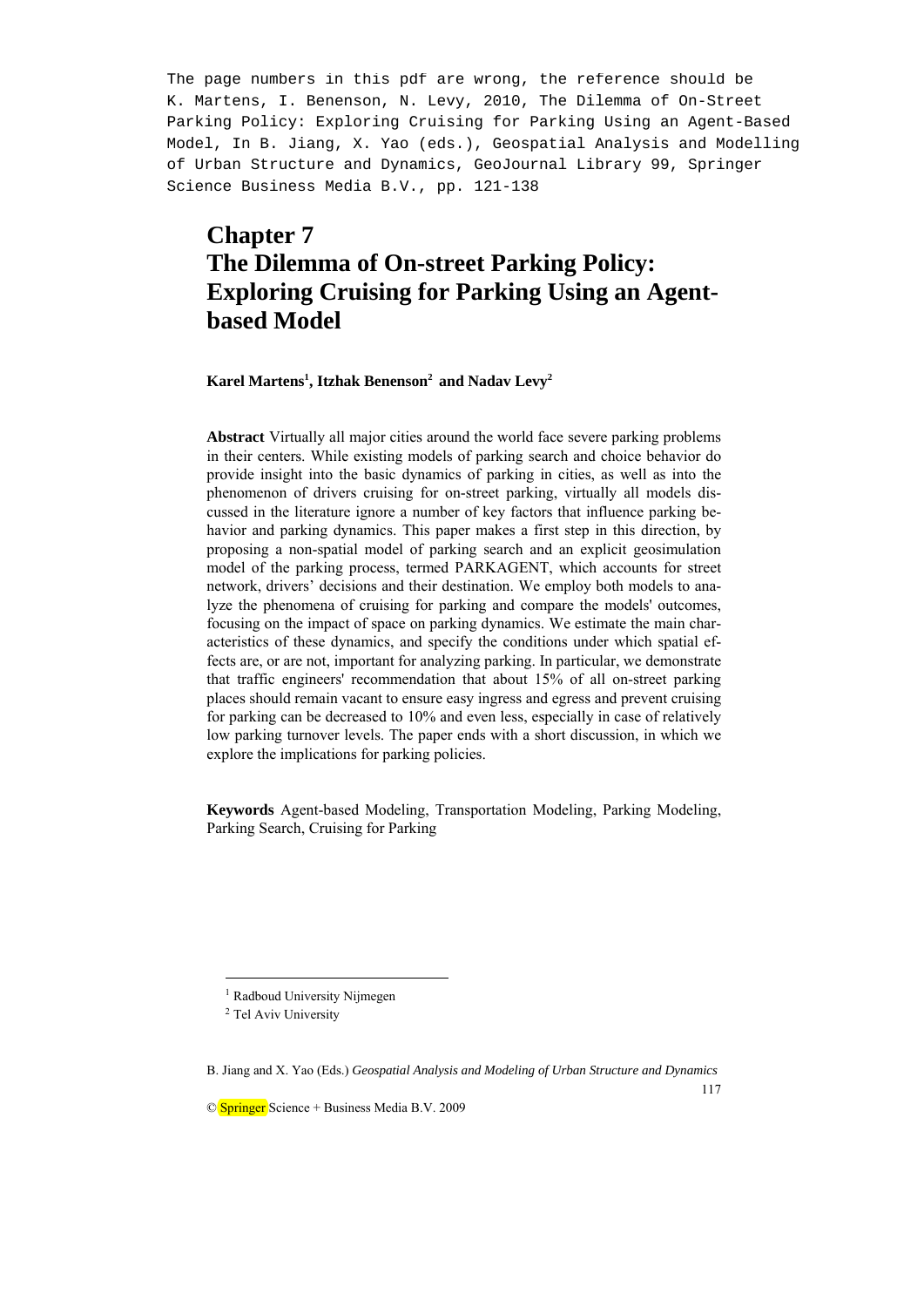## **7.1 Introduction**

Virtually all major cities around the world face severe parking problems in their centers. In most cases, on-street parking is used to capacity throughout the day, and often even exceeds capacity as a result of illegal parking and double parking (Arnott, 2006). Different user groups, such as commuters, often occupy a large share of available parking space, to the detriment of other groups like visitors or residents. Moreover, the tension between demand and supply, in combination with cheap on-street parking, often results in an underutilization of available off-street parking facilities during large parts of the day and to high levels of cruising for cheap on-street parking (Shoup 2004; Shoup 2006).

While existing models of parking search and choice behavior do provide insight into the basic dynamics of parking in cities, as well as in the cruising phenomenon, virtually all models discussed in the literature ignore a number of key factors that influence parking behavior and parking dynamics. Arnott (2006, p. 469) stresses that the new generation of parking models should be able to deal with 'the complications caused by heterogeneity among travelers (especially with respect to the value of time, parking duration, and distance traveled), the inhomogeneity of downtown space, congestion interaction between cars and mass transit, parking by downtown residents and delivery vans, through traffic, and the endogeneity of parking duration'.

This paper makes a first step in this direction, by comparing the aggregate and non-spatial view of parking search with an explicit geosimulation view (Benenson and Torrens 2004) of the parking process. The geosimulation model accounts for three major system components: two representing urban infrastructure (street network and destinations) and one representing urban agents (drivers searching for parking). We focus on the impact of space on parking dynamics, estimate the main characteristics of these dynamics, and specify the conditions under which spatial effects are or are not important for analyzing parking. Geosimulation of the parking process is done with an agent-based model of parking behavior (Benenson, Martens et al. 2008; Benenson and Martens 2008; Martens and Benenson 2008). The impact of space is explored for the case of so-called commercial parking: short-term (an hour or so) parking in a city center by customers and business relations close to services and shops.

The paper is organized as follows. First, we provide a brief overview of existing approaches to modeling parking in the city and assess to what extent these approaches are able to deal with (i) the inherently spatial nature of the parking process, and (ii) driver's reaction to the changing local situation during parking search (Section 2). We then briefly present PARKAGENT, an agent-based model to simulate parking search and choice in the city (Section 3). In Section 4, we present a non-spatial (point) model of parking. In the point model, space plays no role at all in that drivers do not have to search for parking, but can directly occupy a free parking place, if it exists. This model serves as the base line against which we compare the PARKAGENT results. In Section 5-7, we analyze searching and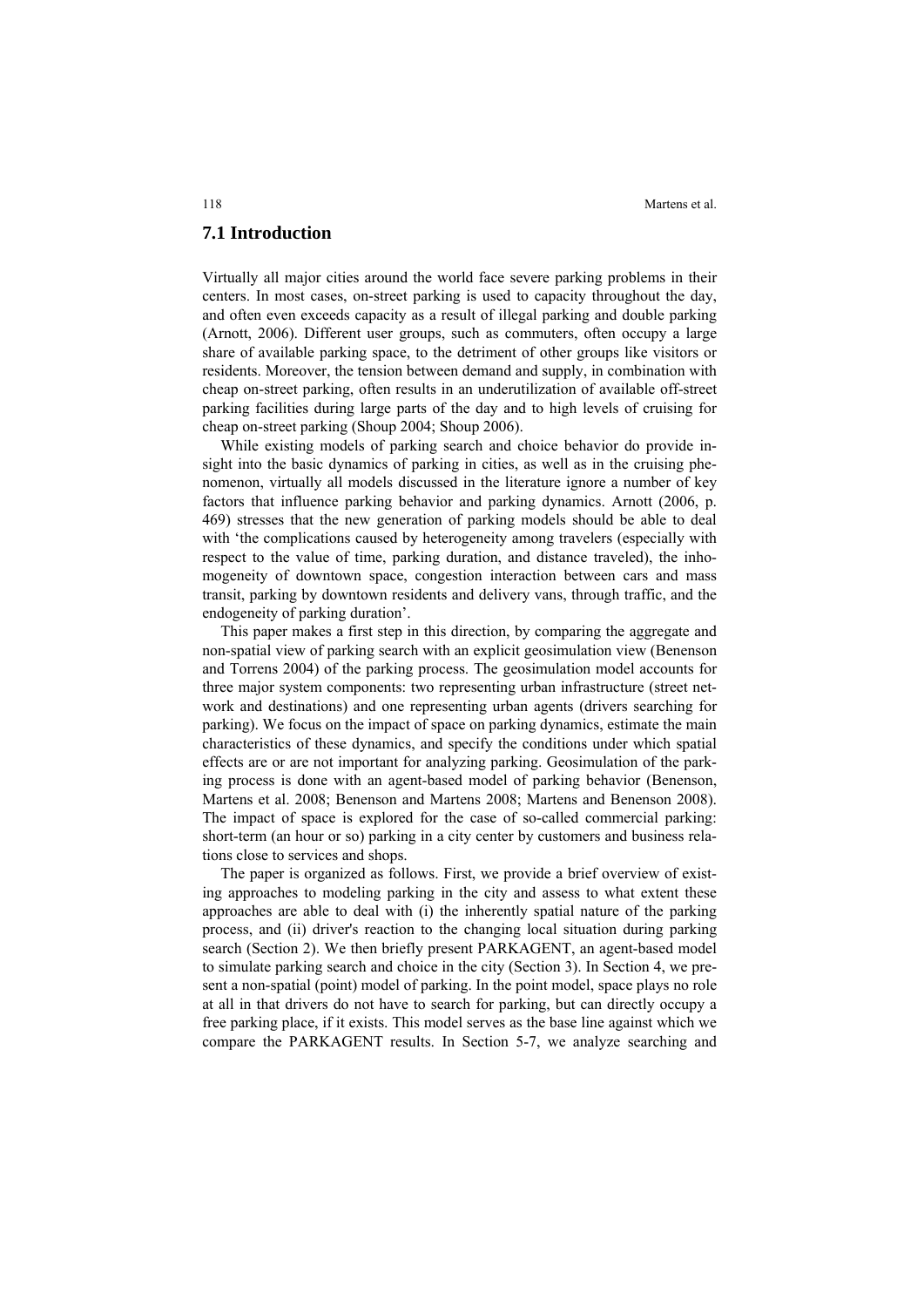cruising for commercial parking in an abstract rectangular two-way street network, using PARKAGENT. We demonstrate the effects of space that cannot be recognized in an aggregate model and show that these effects diminish in case the arrival rate is more than  $\sim$ 1.1 times the egress rate. The paper ends with a short discussion, in which we explore the implications of the obtained results for establishing urban parking policies.

#### **7.2 Parking models**

Various types of models have been developed to simulate and analyze drivers' parking behavior in urban settings. An elaborate review can be found in Young et al. (1991) and Young (2000). For our purposes, the models of parking can be distinguished in terms of their level of aggregation, as well as in their theoretical or applied orientation. In terms of aggregation, a distinction can be made between models that consider groups of drivers and those which explicitly consider individual drivers, and between those considering space implicitly in the stage of model formulation only and those explicitly simulating drivers' movements in space.

One side of the parking modeling spectrum represents spatially implicit and aggregate models. *Dynamic* models of this kind are mostly associated with the economic view of the parking processes (e.g. Arnott and Rowse 1999; Arnott 2006; Shoup 2006; Verhoef et al. 1995). These models provide deep insights into the persistence of urban "parking pattern" dynamics and are the necessary "litmus tests" for parking management in the real city.

The most important input of economic models lies in the systematic analysis of the interrelationship between parking conditions and parking policy. This results in the identification of sets of conditions and policies that optimize parking utilization based on peak hour traffic flows, departure time, modal split and so on (Arnott 2006; Andersson and Palma 2004; Calthrop and Proost 2006; Zhang et al. 2007; D'Acierno et al. 2006; Petiot 2004; Wang et al. 2004). Necessary for the analytical investigation, the regular economic assumptions of perfectly rational and utility maximizing behavior limits extrapolation of the models' conclusions towards real-world situations. E.g. Shoup's (Shoup 2006) model does not include space as it eliminates walking distance to the destination. Hence, Shoup can conclude that if prices of on-street and off-street parking are the same, the equilibrium cruising time is zero. However, if off-street parking is relatively sparsely scattered, and destinations are scattered over space, the decision to cruise depends highly on the walking distance between the closest off-street parking facility (assuming it is always available) and the destination.

The other side of the modeling spectrum – that of spatially explicit simulations of drivers' parking search and choice – has started in the 1990s and is still in its infancy. The models we are aware of deal with intentionally restricted situations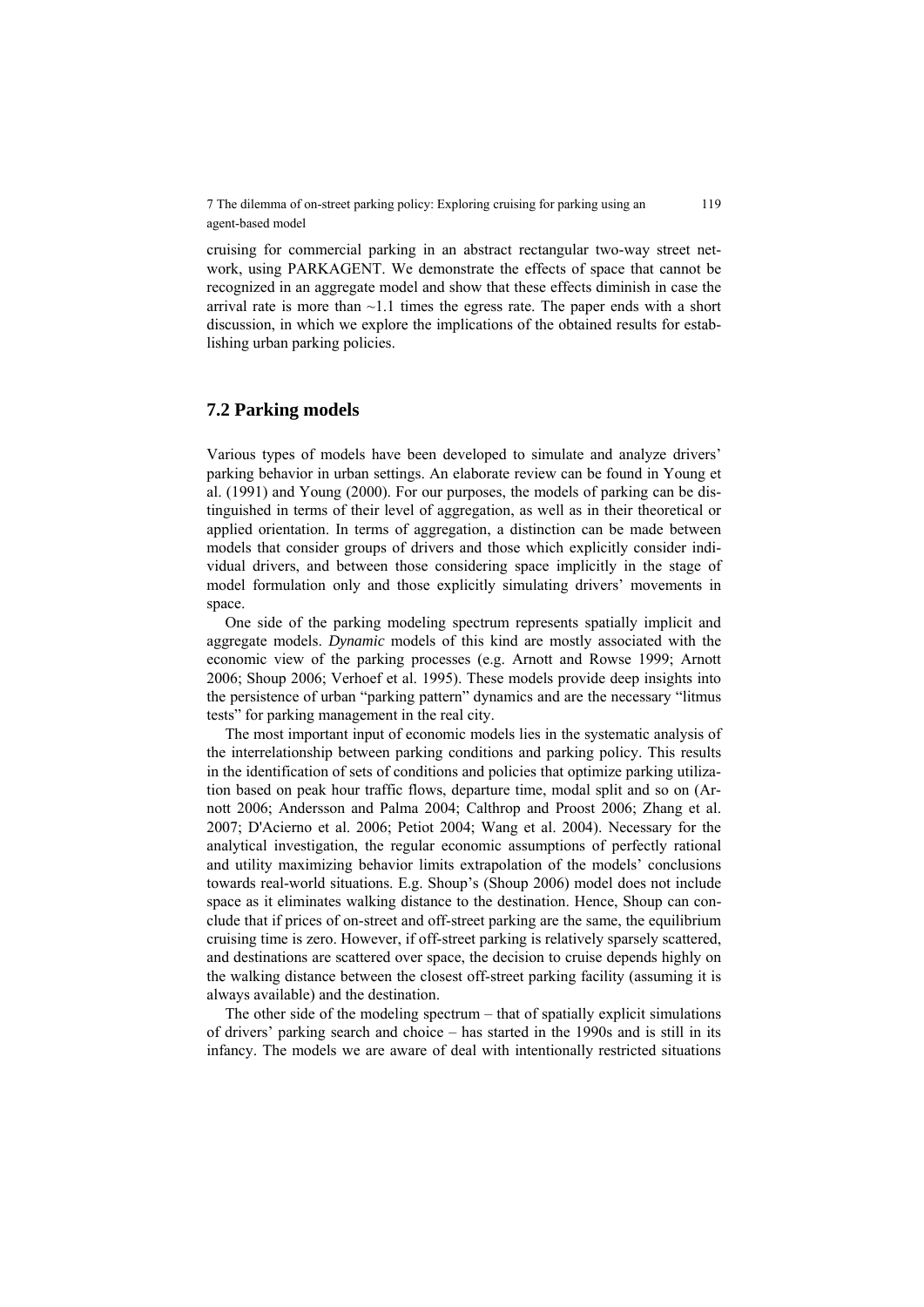of search and choice, e.g. parking search within an off-street parking lot (Harris and Dessouky 1997) or several adjacent street segments (Saltzman 1997). These explicit simulations consider parking behavior of drivers as a set of sequential events, in which drivers respond to the actual traffic situation. In principle, these dynamic models are capable of capturing the self-organization of the cruising phenomenon with a changing balance between parking demand and supply (see Shoup 2006 for a spectacular presentation of the problem), but the latter demands a substantial extension of the spatial dimensions of the models and an essential generalization of driver's behavioral rules.

The only attempt in this direction we are aware of is presented in a paper by Thompson and Richardson (1998). They consider driver's parking search and choice between on-street and off-street alternatives within a small (twenty street segments of about 50 meter length), but realistic, grid network of two-way streets. The model is developed to follow one driver searching for parking within a fixed parking environment (i.e. no other drivers park or egress during this search). Nonetheless, the paper clearly demonstrates that optimal parking search behavior is hardly possible. Namely, the information available to the driver during parking search and choice is local in nature and long term experience does not necessarily lead to better choices. The outcome of parking processes in a spatially explicit model may thus be removed quite far from those obtained in economic models growing from perfectly rational drivers.

The above brief review leads to the conclusion that, while providing deep insight, most of the existing models cannot be used to formally assess the spatial effects of parking search. The models that potentially do provide these opportunities – spatially explicit and disaggregate models – are still underdeveloped and none of them can be employed to systematically assess the real-world situation of many drivers simultaneously searching for on-street and off-street parking, and simultaneously entering and leaving parking places in a realistic urban environment. This paper aims to start filling the gap by employing a recently developed, agent-based, GIS-based, model of parking in the city.

#### **7.3 The PARKAGENT model**

PARKAGENT is a spatially explicit, agent-based model of parking search and choice in the city. The model links a geosimulation approach to a full-fledged GIS database, which are in use for an increasing number of cities around the world. In this way, PARKAGENT enables a representation of driver's parking behavior in a real-life city and in-depth analysis of the global consequences of driver's inherently local view of the parking situation.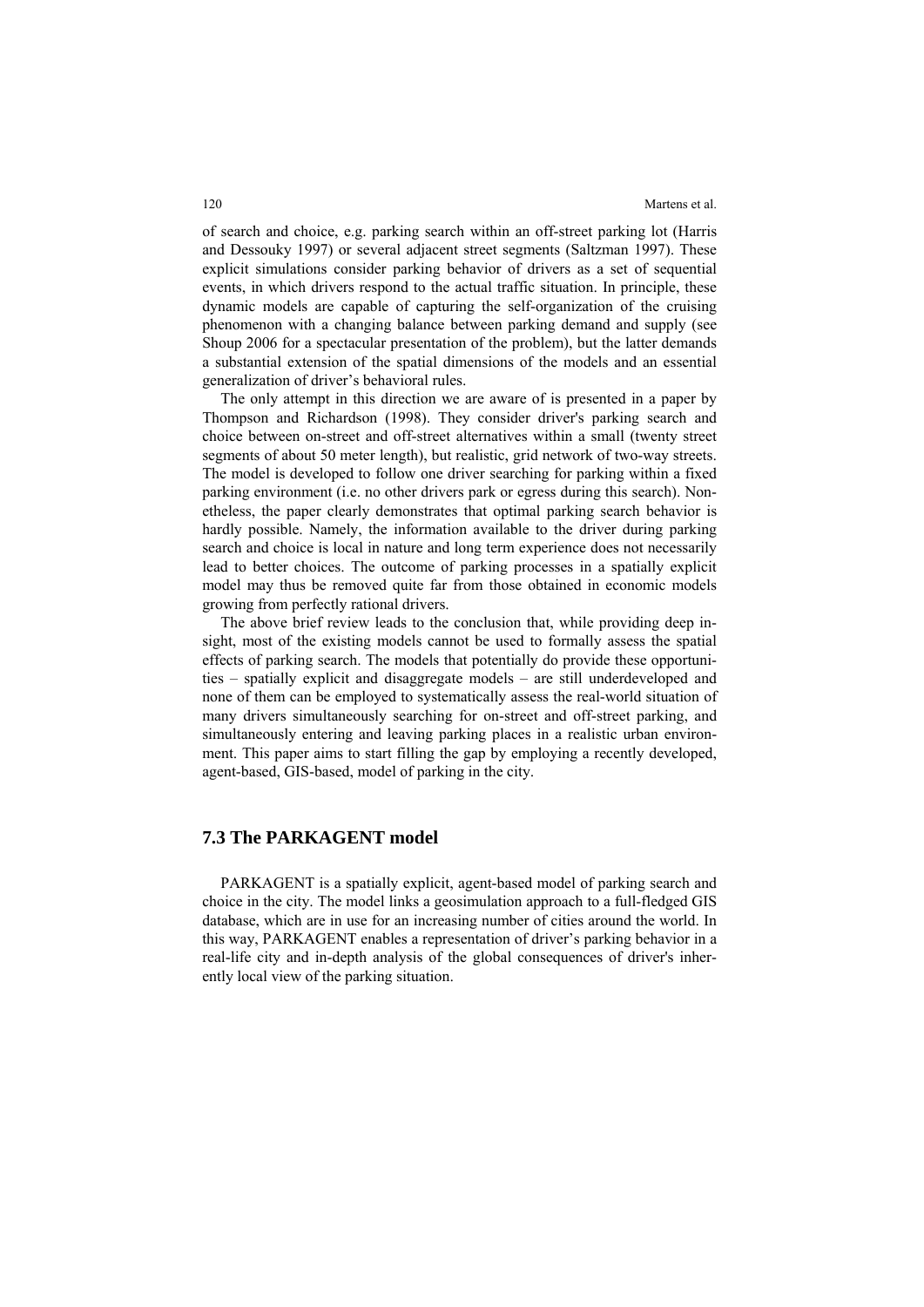#### *7.3.1 Infrastructure GIS*

Four components of the model GIS are either directly obtained from, or constructed on, the available infrastructure GIS of a city (Figure 7.1).

*Road network* contains information on traffic directions, turn permissions, parking permissions, fees, and probability and size of parking fines, for each street segment.

*Destinations* are associated with the features of two layers: Buildings and Open Spaces. The features of these layers can simultaneously have several uses, e.g. a building can be used for dwelling and for offices. Each use is characterized by capacity, which reflects the number of drivers that can use this feature as a destination. For example, a building's dwelling capacity of ten and workplace capacity of three means that ten residents can choose it as a destination when driving home after a working day, while three workers can choose it as a destination when driving in the morning to the workplace. Destinations' attractiveness for different groups of drivers is estimated based on the number of apartments in a building, or type and size of the enterprise, public place, or open space (small, medium, large). Open space destinations (parks and gardens) are also characterized by their capacity in respect to the number of drivers that can choose it as a destination.

*Off-Street Parking Places* are associated with houses and parking lots. The number of off-street residential private parking places is an attribute of the building. Public parking lots are organized as a separate GIS layer and are characterized by capacity and price.

*Road cells and on-street parking cells* are employed for driving and parking, respectively. Road cells are constructed by dividing the street segment centerline into fragments with the length of an average parking place (in Tel Aviv, according to the field survey, the average length of a parking place is 4 meter) and employed for representing driving. One (for one-way street) or two (for two-way street) "parking cells" are set parallel to the road at a given distance of the centerline (Figure 7.1), depending on the physical possibility to park at one or both sides of the street. The layers of the road cells and on-street parking cells are built by PARKAGENT based on the layer of streets; the attributes of the road cells and onstreet parking places are transferred from the street layer. These are traffic direction, turn restrictions, parking permission (including 'parking not allowed'), fees, and the probability of a fine for illegal parking per hour.

PARKAGENT is a generic model and can be applied to any real (Figure 7.1a) or imaginary (Figure 7.1b) city given that the layers above are available. It also contains tools for constructing artificial street networks, as has been done for the purpose of this paper and shown in Figure 7.1b.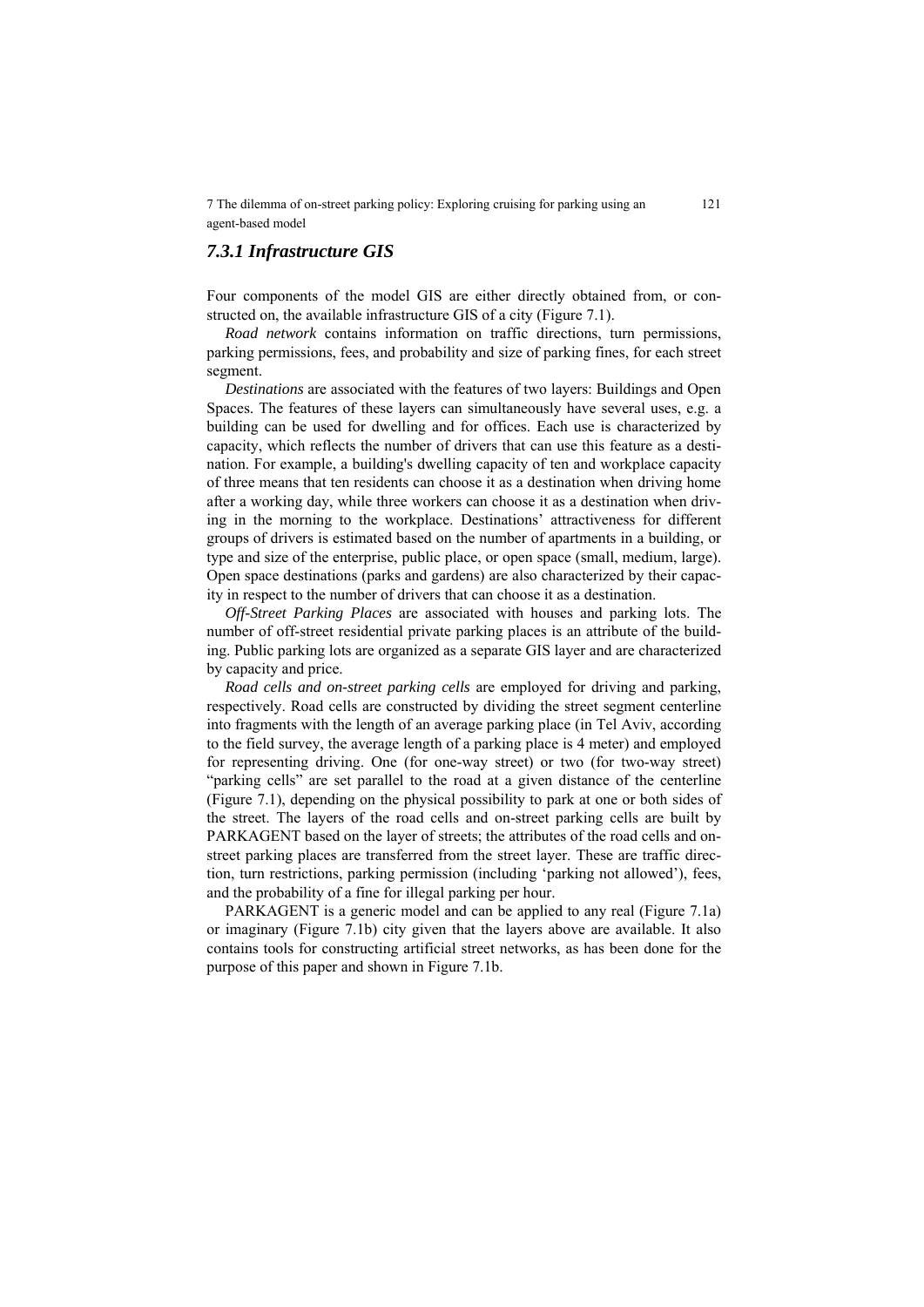

Fig. 7.1 View of the PARKAGENT map window for (a) a real city; and (b) the abstract grid network. Blue points represent road cells, small single black points represent on-street parking places and larger attached black points represent parked cars.

#### *7.3.2 Driver agents and their behavior*

PARKAGENT is an agent-based model. This means that every driver in the system is assigned a specific origin, destination and form of behavior. A full description of drivers' behavior should include: (1) driving towards the destination at a large distance from the destination (before searching for parking actually commences); (2) driving in proximity to the destination, while searching for parking; (3) parking choice; (4) parking; and (5) driving out. PARKAGENT simplifies the first stage of driver's behavior and focuses on the other ones.

The initiation of a driver in the model begins with assigning the destination and desired parking duration. Then a network service area of 300 m radius is constructed for the driver's destination, consisting of a set of road cells at the boundary of this area, from which the destination can be reached after a 300 m drive. The driver enters the model by "landing" randomly at one of these cells, that is, we ignore driving towards the parking search area. Then the car drives towards the destination while searching for parking and, if succeeding to find a parking place, parks for the time interval assigned during initiation. We erase the driver from the system directly after the parking duration is completed.

Based on Carrese et al. (2004), and our own observations while driving with the drivers and recording their activities, we assume that the driving speed during the parking search stage is 12 km/h, no matter what the speed was before. At each road junction, a driver chooses the street (from those permitted) whose next junction is closest to the destination (Figure 7.2). Following this rule, the model driver usually takes the shortest path from the road cell they "land" on to her destination.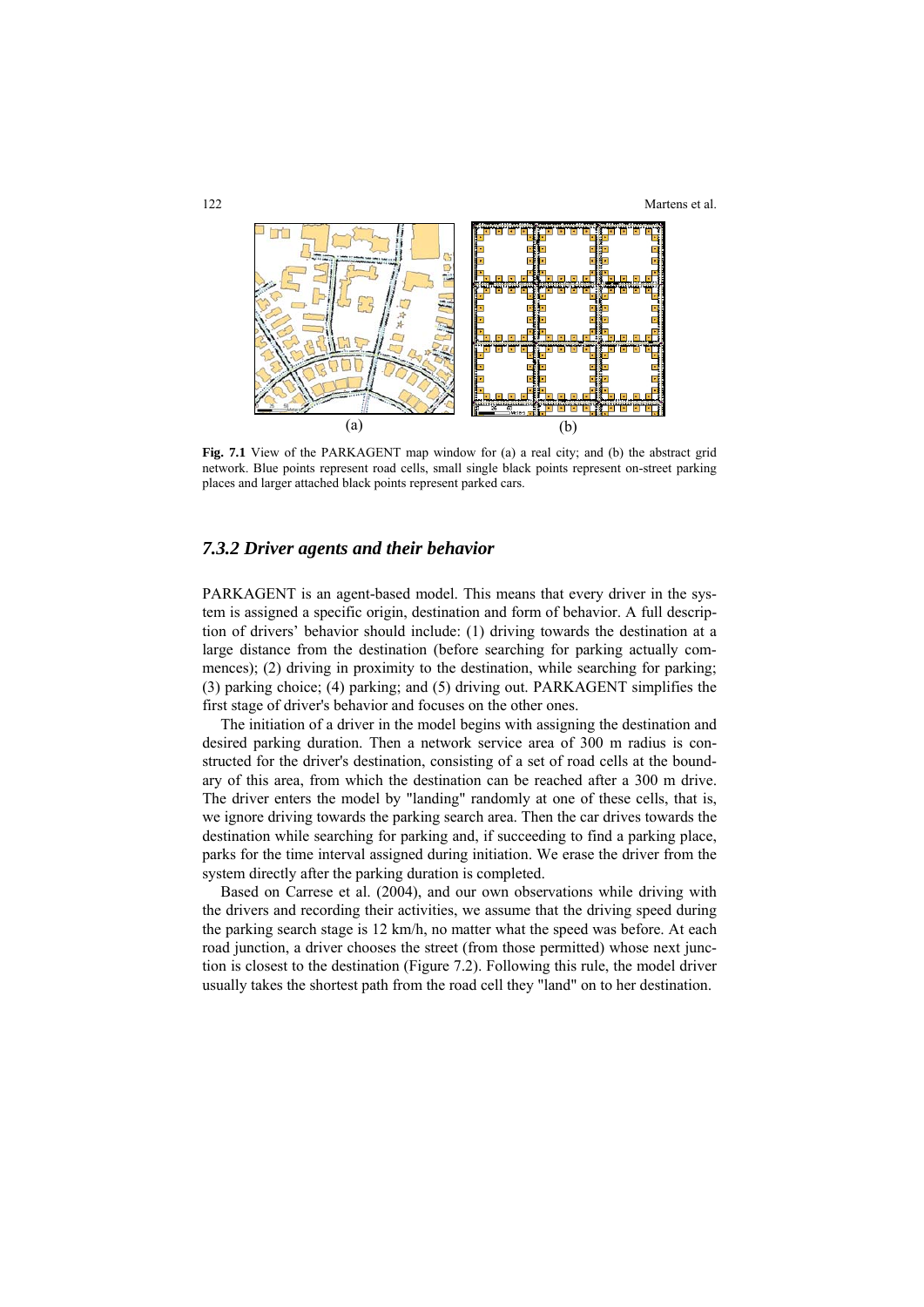

**Fig. 7.2** Schematic representation of the driver's choice of the street segment (Benenson et al, 2008).

On-street parking in Tel-Aviv is substantially cheaper than off-street and in this paper we assume that every driver tries to find an on-street parking place before parking in a for-pay off-street parking facility.

Driver's decision to park on the way to destination

Driving towards the destination from the place of "landing", a driver registers free and occupied parking places at both sides of the road. Then, depending on her estimate of the distance to the destination, the driver estimates the expected number, F, of free parking places *on the remaining route* to the destination. Based on F, when passing a free parking place, the driver decides whether to park or continue driving towards the destination. The decision depends on the value of F as follows (Figure 7.3): The driver

| • Continues driving towards the destination                                                   | if $F > F_2 = 3$ . |
|-----------------------------------------------------------------------------------------------|--------------------|
| • Parks immediately                                                                           | if $F < F_1 = 1$ . |
| • Continues driving with the probability $p = (F - F_1)/(F_2 - F_1)$ if $F_1 \le F \le F_2$ . |                    |

Besides instantaneous re-estimating of F, the driver "remembers" several of the latest street links she has passed during the parking search (in the current version of the model, the driver remembers two recent links). The driver tries to avoid using these links when arriving to a junction and deciding which street to turn to; if impossible, she prefers the link visited least recently. We admit that the knowledge of the local road network and the parking experience in the area can differ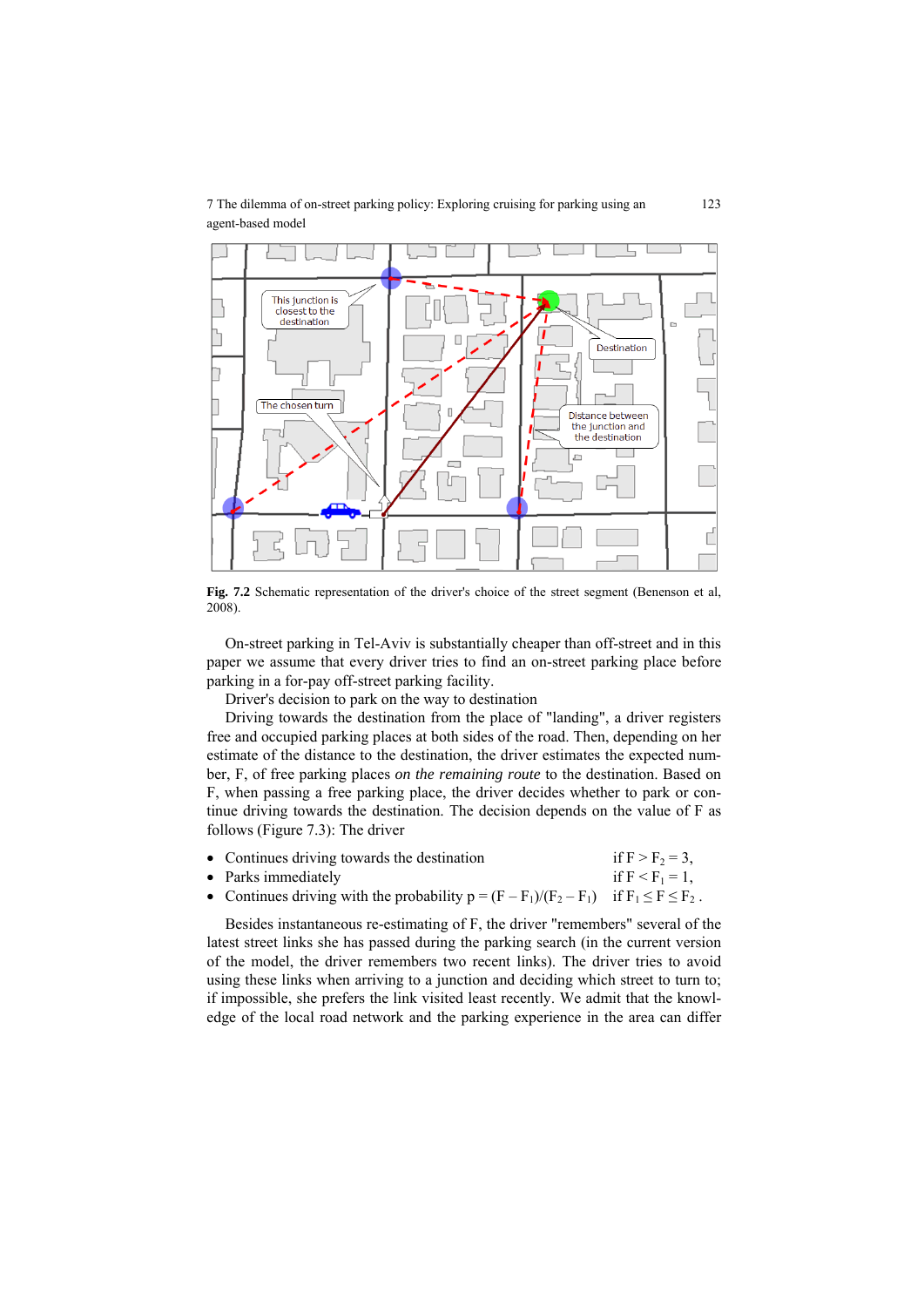between drivers, but we do not account for drivers' long-term memory in the current version of the model.



**Fig. 7.3** The probability to continue driving when passing a free parking place as a function of the expected number of free parking places between driver's location and destination (Benenson et al., 2008).

When a driver parks *on the way to the destination*, we consider cruising time to be zero ( $T_{\text{cruising}} = 0$ ). Obviously, in a real-world setting, drivers slowing down to search for parking *before* reaching their destination may also be perceived to be cruising for parking. Certainly when parking reaches saturation level, drivers may actually start searching for parking at a substantial distance from their destination, slowing down traffic and causing unsafe traffic situations. However, in the current analysis, we do not include this part of the parking search under the cruising definition.

# *7.3.3 Cruising for parking*

The model driver who *has passed her destination without finding a parking place* is considered to be cruising for parking. During the cruising stage, the driver changes the decision rule shown in Figure 7.3, and is ready to park anywhere as long as it is not *too far from the destination*. We assume that after passing the destination the driver is ready to park at an aerial distance of 100 m or less from it. During cruising, this maximal parking distance grows at a constant rate of 30 m/min until reaching 400 m, when the expansion of the area stops. The turn rule (Figure 7.2) at this stage is updated in order to account for the growth of the appropriate parking area: at each junction, only turns for which the next junction is within the (growing) parking area are considered.

We also assume that each driver has a maximal cruising time, after which she will park her car at an off-street parking facility against a fee, and, in this paper, we set this time equal to 10 minutes for all drivers.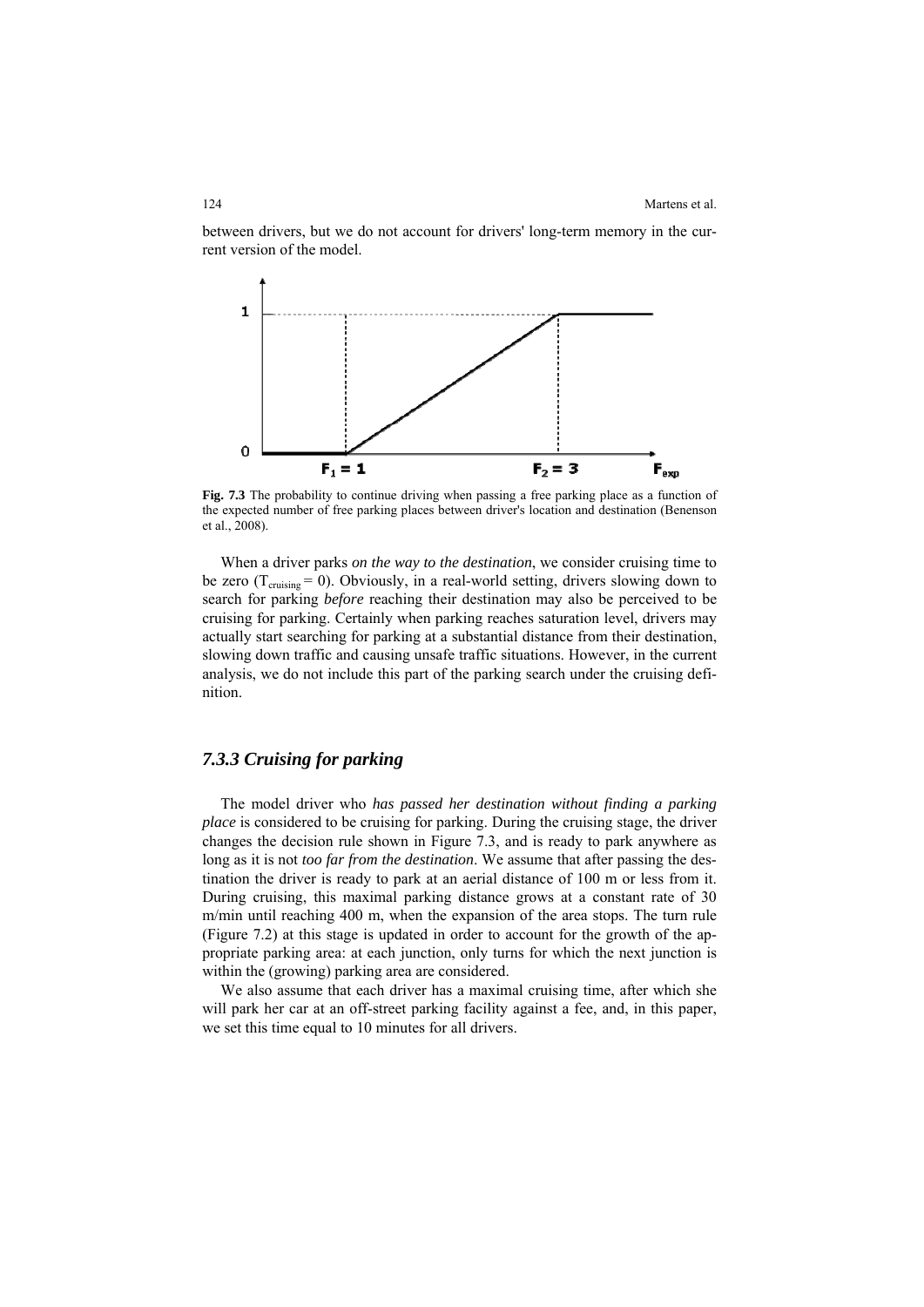We characterize parking search and cruising at a system level by the following indicators: the fraction of cars who find a parking place on the way to destination; the distribution of cruising time (the time spent searching for parking after failing to park on the way to destination by the drivers who succeeded to park); the average cruising time for drivers that parked during cruising; the fraction of cars that did not find a parking place within the maximal search time of 10 minutes; and the fraction of cars that did not find a parking place within  $1/4^{th}$ ,  $1/2^{nd}$  and  $3/4^{th}$  of this time, i.e. 2.5, 5, and 7.5 minutes.

#### *7.3.4 Algorithm of car following*

The simulation runs at a time resolution of one second. Each time-step, the driving car can advance one or more road cells ahead, pass the junction while deciding on the turn, or occupy a free parking cell. We employ sequential updating and consider all moving cars in a random order, established anew at every time-step. All roads are considered as one-lane and before advancing, the driver checks if a cell ahead is not occupied by another car. If yes, the driver does not advance during the time step. To represent an advance, let us note that at a speed of 12 km/h the car passes 3.33 m during one second, and this distance is shorter than the length of a parking place, which is 4 m. To relate between the car speed and the length of the parking place, we assume that the driver advances one road cell with probability  $p = 3.33/4 = \sim 0.833$ , and stays at the current road cell with probability 1-  $p = \sim$ 0.167.

# *7.3.5 Technical Characteristics of the Model*

The model is implemented as a C#.NET ArcGIS™ application and its performance remains high for several thousands of drivers simultaneously searching for parking. The latter is sufficient for theoretical and practical implementations.

# **7.4 A non-spatial (point) model of parking**

The goal of this paper is to explore the spatial effects of parking dynamics. In order to assess these effects, we compare PARKAGENT to a theoretical 'point' model of parking. The model, first described in Benenson and Martens (2008), describes a non-spatial situation in which drivers are able to immediately assess the situation of all parking spaces and hence know immediately whether a free parking place is available or not. If the number of free parking places is higher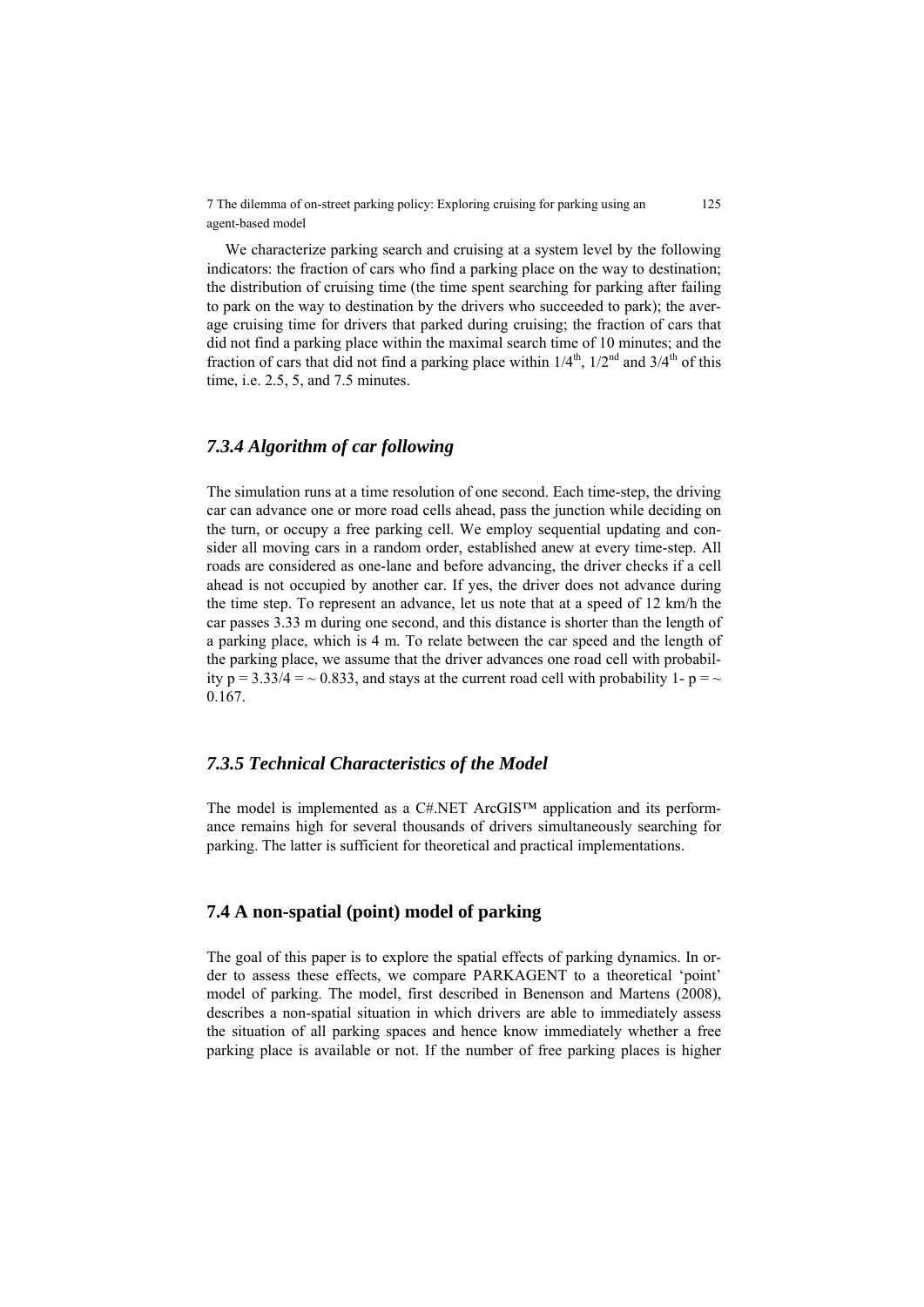than the number of cars searching for parking, then all of them park instantaneously. If there are more searching cars than free parking places, then those who park are selected randomly and "cruising" for parking occurs among the remaining cars. The easiest way to imitate this situation is to assume that the number of cars entering the system is systematically higher than the number of cars leaving the system (i.e. access/egress ratio  $> 1$ ). In such a case, after a certain time period, all parking places will be occupied and newly entering cars will have to wait until parked cars leave the system and vacate a parking space. We assume that the ability of a driver to occupy a vacated parking place does not depend on the time the driver is searching for parking. This means that the queue system (see e.g. Cohen 1969) we investigate does not work on a standard first-come first-served basis.

The point model is formalized as follows. Let us assume that cars arrive to a specific area at rate a(t) (cars/ $\Delta t$ ) in order to find a parking place, and that cars already parked in the area leave at an egress rate  $e(t)$  (cars/ $\Delta t$ ). Let us also assume that the driver's maximum search time is  $n^*\Delta t$ , and that the driver leaves the area if failing to find a parking place during this time. We ignore the spatial dimensions of the area, that is, the distance between the driver's location and the free parking place, and assume that all parking places are occupied at  $t = 0$  and that  $a(t) \ge e(t)$ .

Let us denote C(t) as the overall number of cars in the system, N(t, t –  $k^*\Delta t$ ) as the number of cars that entered the system at t - k\*Δt and are still searching for a parking place at t. Let  $p(t)$  be the fraction of cars that fail to find a parking place between t and  $t + \Delta t$ , and  $F(t)$  be the number of cars that have already searched for a parking place starting from the moment  $t - n^* \Delta t$  and thus have to leave the system just after t that is,  $F(t) = N(t, t - n^* \Delta t)$  and  $p(t) = 1 - e(t)/C(t)$ .

The dynamics of N(t, t - k\* $\Delta t$ ), and C(t) can be represented by the following system of equations:

 $C(t + \Delta t) = C(t) - F(t) + (a(t) - e(t))^* \Delta t$ 

 $N(t + \Delta t, t) = a(t)^* p(t),$ 

 $N(t + \Delta t, t - \Delta t) = N(t, t - \Delta t)^* p(t),$ 

 $N(t + \Delta t, t - 2\Delta t) = N(t, t - 2*\Delta t)*p(t),$ 

…

$$
N(t + \Delta t, t - (n - 1)^* \Delta t) = N(t, t - (n - 1)^* \Delta t)^* p(t)
$$
\n(1)

where  $F(t) = N(t, t - n^* \Delta t)$ ,  $p(t) = 1 - e(t)/C(t)$ .

Below, we will use this point model as the base line against which we will compare the results of PARKAGENT, for cases with a 100% occupancy rate for on-street parking and an arrival rate equal to, or higher than, the egress rate.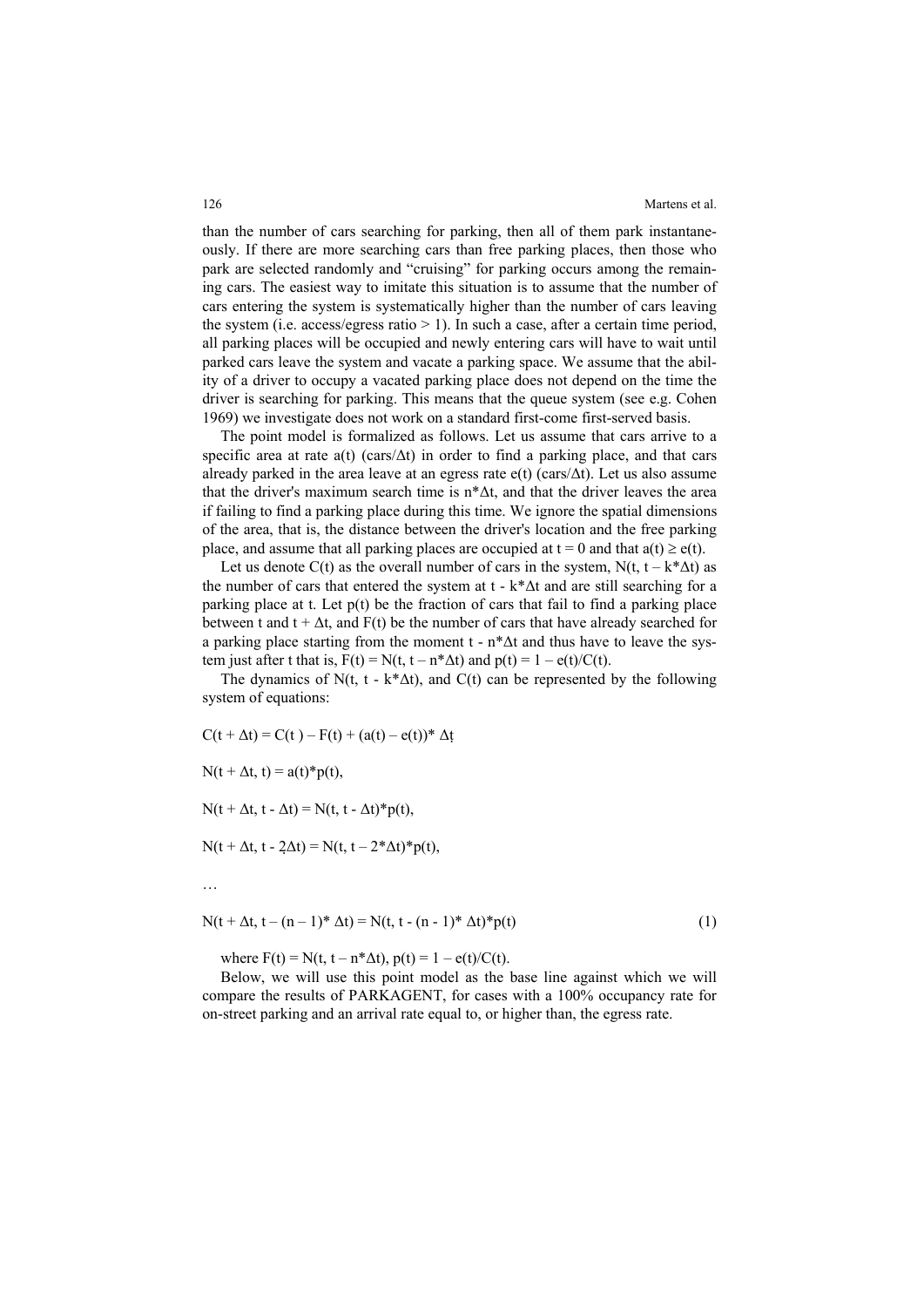#### **7.5 Cruising for commercial parking**

Cruising (or searching) for parking in central city areas is a common phenomenon. Drivers prefer to park close to their destinations and pay as little for parking as possible. Hence, if off-street parking is expensive in comparison to on-street parking, or located far away from the destination, and the supply of on-street parking is insufficient, drivers tend to search for a vacant parking space for a while before deciding to park far from the destination or in a for-pay parking lot or garage.

People with different travel motives may cruise for parking. Typically, three types of cruising drivers are distinguished: commercial parkers, work-related parkers (commuter parkers), and residential parkers. The case of commercial parking, which we are investigating in this paper, refers to parking for travel motives like shopping, leisure, or business. Commercial parking differs in three respects from parking by commuters and local residents. First, commuters and residents are long-term parkers (typically, commuters park for 8 hours during daytime and residents for 10-12 hours overnight), while commercial parkers tend to park for a short period of time (ranging from a few minutes to a few hours). Second, commuters and residents park close to the same destination on a day-to-day basis and usually at the same time (commuters typically during early morning, residents typically at the end of the working day), while commercial parkers tend to visit a central city area on an irregular basis and during different periods of the day (typically starting later in the morning than commuters and lasting till closing time of facilities). Third, a large share of commuters and residents tend to have dedicated, and often free, parking close to their working place, while commercial parkers are dependent on public parking spaces, either on-street or off-street. It may therefore come as no surprise that the majority of the studies on cruising for parking focuses on commercial parking (see e.g. Anderson and de Palma 2004; Arnott and Inci 2006; Shoup 2006). Note, however, that cruising behavior is not limited to commercial parkers but may also occur among commuters and residents (for the latter, see the discussion in Martens and Benenson 2008).

Here, we explore the case of commercial parking. As mentioned in Section 2, cruising for commercial parking has not yet been modeled explicitly for the case in which a driver is aware of the parking availability along her search path only. In order to be able to assess the effects of space, we study in details an abstract situation, which, however, is sufficient to reflect the main phenomenon. In the analysis, we assume that drivers travel to a central city area in order to do shopping, visit a café, or for a business meeting, and want to park for a short period of time, up to an hour. We assume that on-street parking is for free, and drivers try to avoid forpay off-street parking facilities in the area. Hence, drivers will have a tendency to cruise to find a vacant on-street parking place. We assume that all drivers behave in the same way (i.e. no driver heterogeneity) and are willing to search for a maximum amount of time to find an on-street parking place. In case they fail, drivers refer to an off-street parking facility in the area, which is assumed to be immedi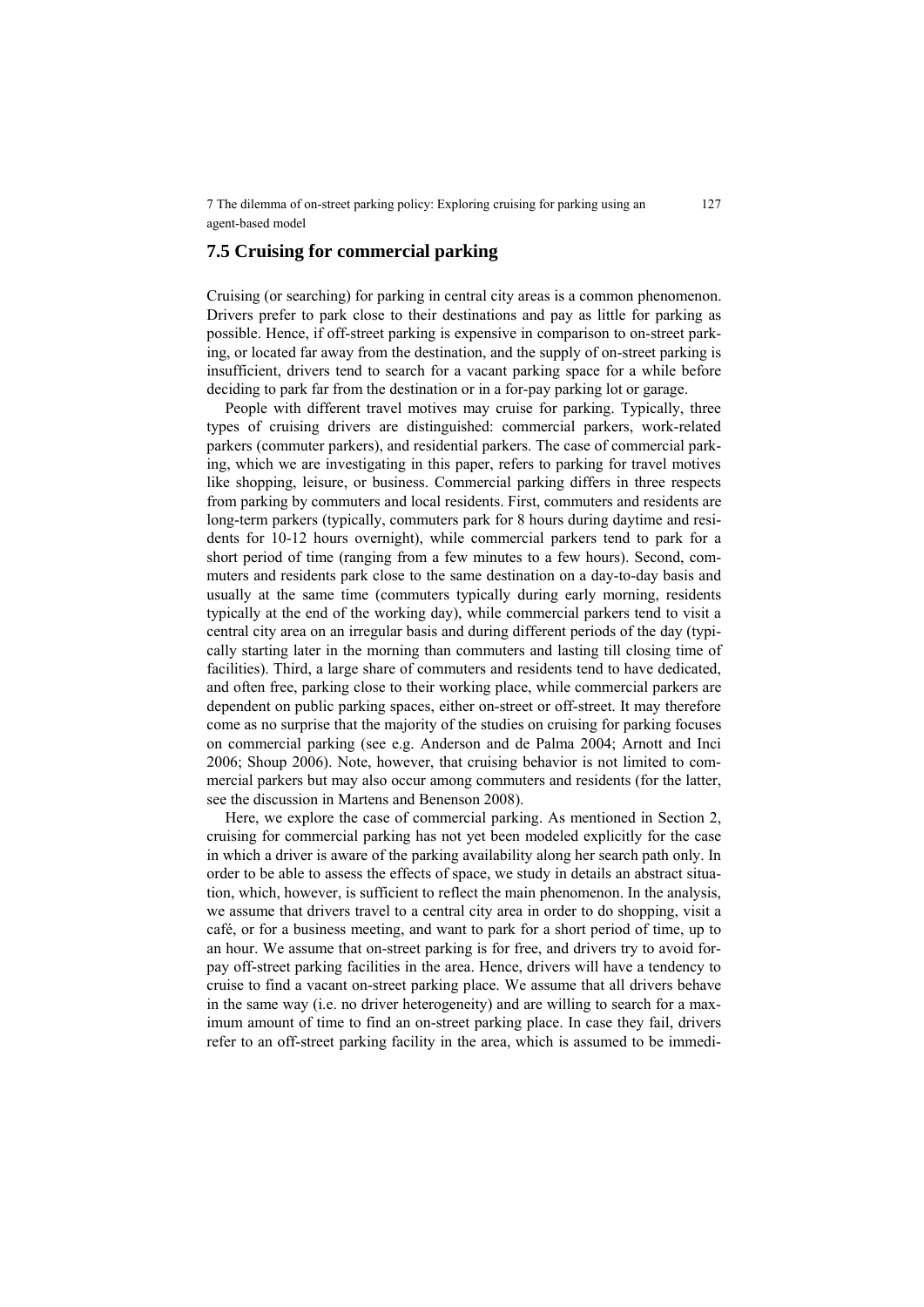ately available (as in the case of Shoup 2006). We further assume that the drivers' destinations are spread evenly over a rather large central city area covered by a square two-way street network (Figure 7.1b). Drivers' parking search and choice behavior is guided by relatively simple rules, as described in Section 3. As mentioned above, we compare the outcomes of PARKAGENT to the results obtained in the 'point' model.

We analyze parking dynamics for an area with a parking capacity **K** of 7,000 parking places ( $\mathbf{K} = 7.000$ ), which is sufficient to ignore boundary effects and corresponds to an area of about  $1.5 \text{ km}^2$  within the center of Tel Aviv. We run each scenario for one or two hours, depending on the scenario. In case of a twohour run, the first hour is used to establish a stable model regime and the second for observing the model dynamics. One-hour runs are performed in cases when the period of initial convergence to a stable regime is unnecessary. The results of the model analysis are presented by several parameters:

- $P_0$ , which represents the fraction of cars that succeeded to park without cruising, i.e. before reaching the destination, as a share of the total number of cars that arrived into the modeled area during the scenario period;
- T<sub>cruising</sub>, which represents the average search time for the cars that found a parking place while cruising;
- $P_t$ , which represents the share of cars that search for more than t seconds. We present  $P_{300}$ , and  $P_{600}$ , i.e. the percentage of cars which search for more than 5 and 10 minutes, respectively. Note that  $P_{600}$  represents the percentage of cars arriving during the scenario period but failing to find a parking place during the maximum possible search time (termed 'parking failure' below).

We present the results of two explorations: an analysis of the so-called cruising threshold and an analysis of the differences between the point and spatial model of parking. Let us note that at least some of the results presented below of the spatial modeling can be obtained theoretically; here we present the simulation results.

#### **7.6 Cruising threshold**

Traffic engineers usually recommend that about 15% of all on-street parking places – one space in every seven – should remain vacant to ensure easy ingress and egress (in Shoup 2005, p. 297). In line with this recommendation, Shoup (Shoup 2006) provides an excellent analysis of the cruising phenomenon and claims that cruising can be eliminated if prices for on-street parking are set in such a way that only 85% of all on-street parking spaces are occupied (see Shoup 2005, Chapter 12-13). Let us call the occupancy rate that results in close-to-zero cruising for parking the 'cruising threshold' **f**<sub>cruising</sub> and explore what is its value.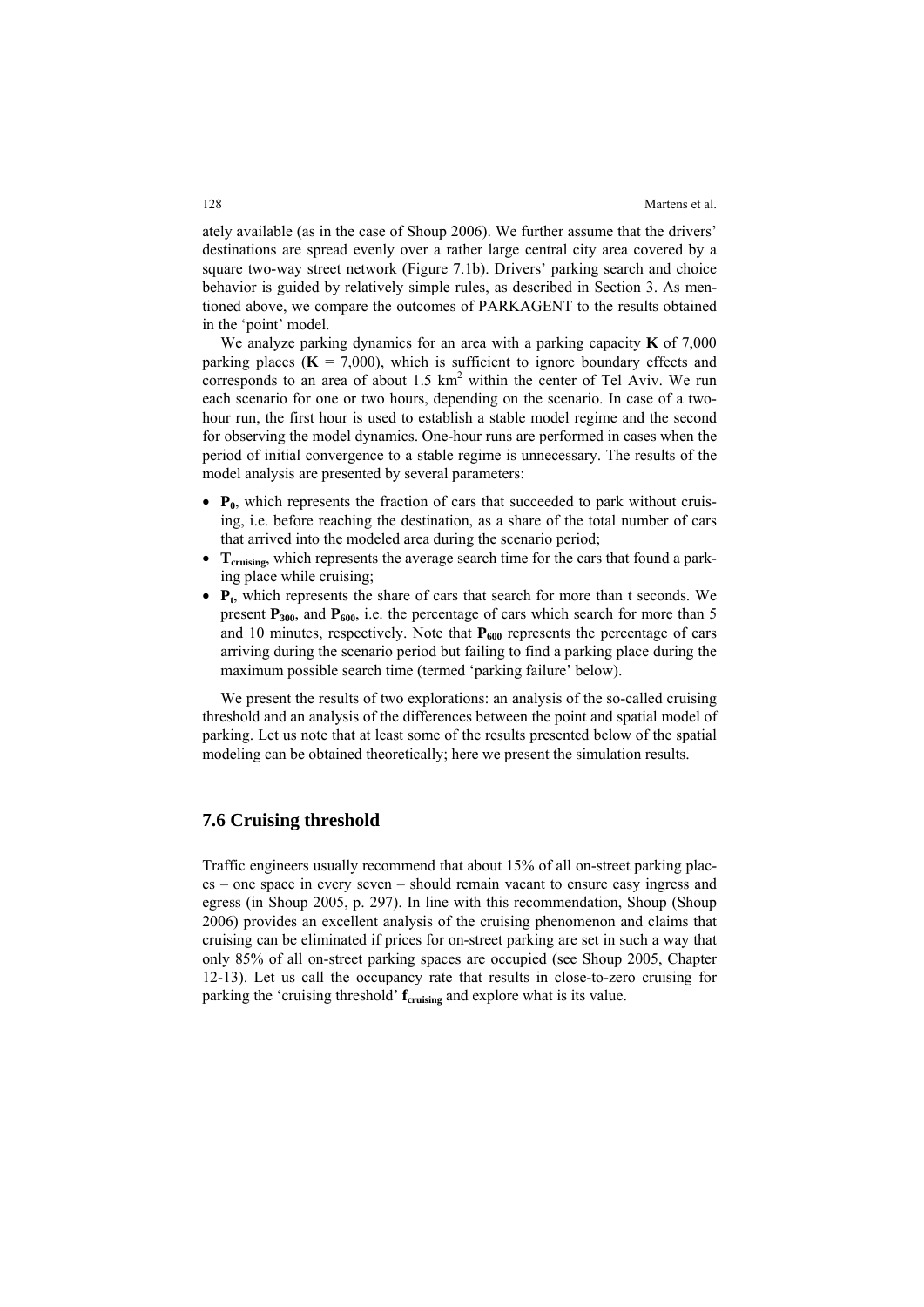To obtain an estimate of  $f_{\text{cruising}}$ , we assume that the arrival and egress rates of cars in the study area, **a** and **e**, are constant in time and equal, i.e.  $a(t) = a = e(t)$ **e**. For convenience, we will consider **a** and **e** as per hour rates.

To estimate f<sub>cruising</sub> and its possible dependence on **a**, we consider a number of scenarios that differ in terms of (1) the initial occupancy rate, defined as fraction **f** of the occupied parking places in the area , and (2) the number of cars that enter and leave the area (**a** and **e**). We assume uniform distribution of car departures (egress) and car arrivals and investigate cases of low, average and high turnover rates:  $\mathbf{a} = \mathbf{e} = 1,000 \text{ cars/hour}, \mathbf{a} = \mathbf{e} = 2,000 \text{ cars/hour}, \mathbf{a} = \mathbf{e} = 3,500 \text{ cars/hour}$  and  $\mathbf{a} = \mathbf{e} = 5.000$  cars/hour, i.e. average turnover rates close to 15%, 30%, 50%, and 70%. We search for the cruising threshold  $f_{\text{crusing}}$  by varying initial percentages of occupied parking places **f**, increasing it stepwise from 80% to 100%.

Figures 7.4 and 7.5 show the relationship between the share of cars parking without cruising  $P_0$ , the average search time  $T_{\text{crusing}}$  for cars that find a parking place after cruising, and the percentage of cars searching for parking longer than a given time, for each of the four parking turnover levels defined above.



Fig. 7.4 Share of cars that search for parking longer than (a) 600 seconds ( $P_{600}$ ) and (b) 300 seconds (**P300**), for average turnover rates of 15%, 30%, 50%, and 70%.



**Fig. 7.5** (a) Average cruising time ( $T_{\text{crusing}}$ ) in seconds; and (b) Share of cars parking without cruising  $(P_0)$  for average turnover rates of 15%, 30%, 50%, and 70%.

129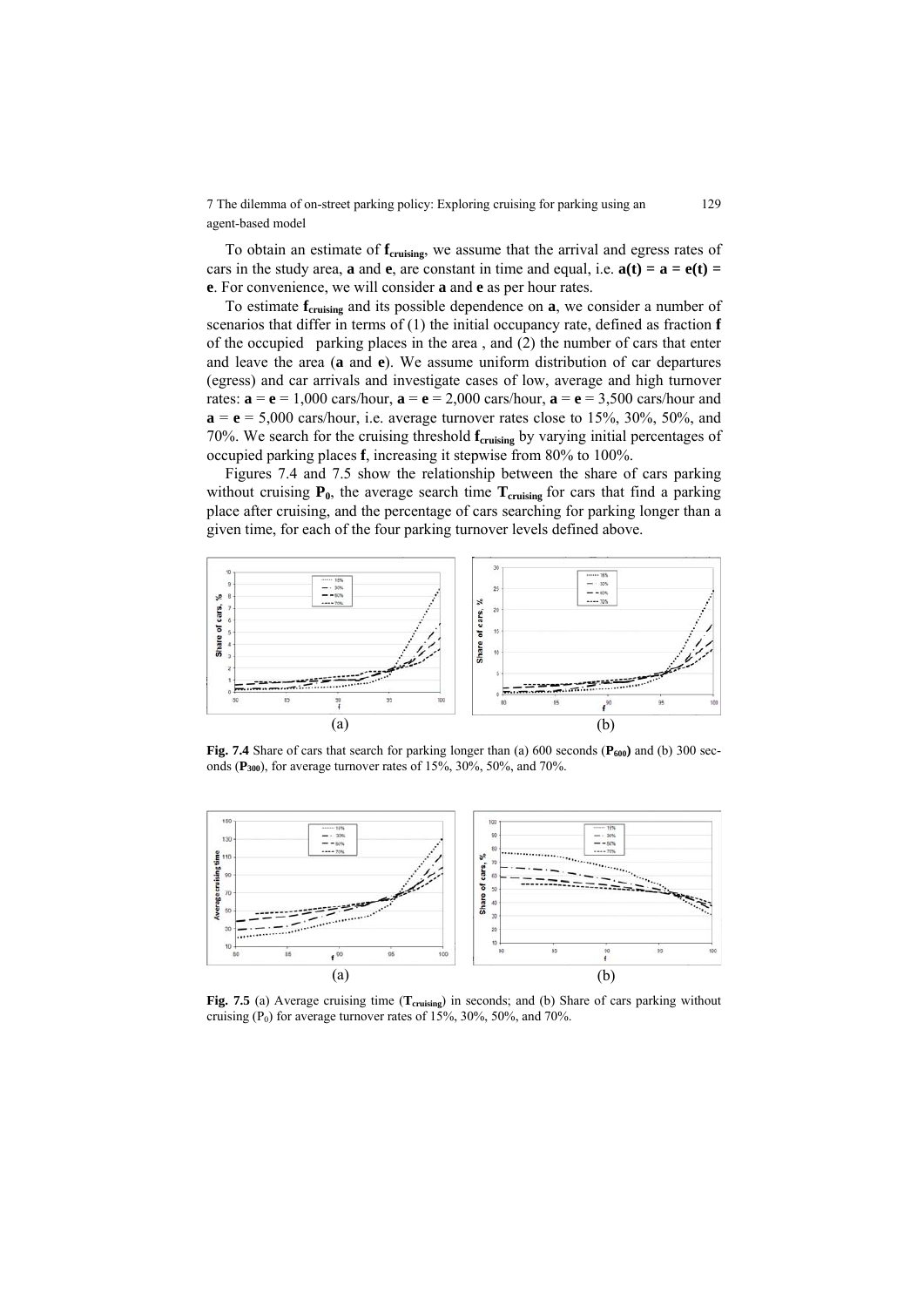According to Figures 7.4 and 7.5, and comparing the results to the initial view of Shoup, the notion of the cruising threshold  $f_{\text{cruising}}$  should be further specified, as the results essentially depend on the turnover rate. For a 15% turnover rate, the model outputs essentially depend in a non-linear way on the parking occupancy rate **f**. For **f** up to 90%, the fraction  $P_{600}$  of cars that fail to find a parking place within 10 minutes remains below  $0.5\%$  (Figure 7.4a),  $T_{\text{crusing}}$  remains below 40 seconds (Figure 7.5a), and  $P_{300}$   $\leq$  1.5% (Figure 7.4b). For  $\mathbf{f} > 90\%$  all these figures quickly grow with the increase in **f**, but yet for  $f = 95\%$ ,  $T_{\text{crusing}}$  remains below 1 minute and  $P_{600}$  below 3%, i.e. one parking failure per hour. That is, for the relatively low turnover rate,  $f_{\text{cruising}}$  should be set at 90% at least, which is essentially higher than the figure proposed by traffic engineers and strongly advocated by Shoup.

For higher turnover rates, the dependencies of the model outputs on **f** are very close to linear up to  $f \sim 95\%$ . To preserve  $P_{600} < 0.5\%$ ,  $T_{\text{cruising}} < 40$  seconds and  $P_{300}$  < 1.5%, which is characteristic of  $f_{\text{crusing}}$  for the turnover rate of 15%,  $f_{\text{crusing}}$ should be set below 80%, substantially *lower* than 85% as advocated by Shoup. Note that for high turnover levels, even for f<sub>cruising</sub> some drivers will be searching for a parking place longer than 10 minutes.

#### **7.7 Effects of space on cruising**

The goal of the second series of model runs is to explore and estimate the effect of space on parking search dynamics. Note that spatial effects become insignificant when large numbers of cars are searching for a free parking place. In that case, a cruising car is highly likely to immediately see and occupy a parking place when it is vacated by another driver, just as it happens in the point model. These conditions become realistic if the instantaneous number of cruising cars (1) is high enough to have a car searching for parking in close proximity to *every* parking place, and (2) is essentially higher than the instantaneous number of free parking places.

To quantitatively estimate the effects of space, we consider two series of runs, both for the situation when all parking places are initially occupied  $(f = 100\%)$ . The first series investigates the boundary case in which arrival/egress rates remain equal. This case results in zero cruising time in a point model and we compare it to the PARKAGENT results for a range of values of  $\mathbf{a} = \mathbf{e}$ , starting from 700 cars per hour (i.e. turnover rate  $a/K = 10\%$  per hour), both increasing stepwise by 700 till reaching a level of 7,000 (i.e. turnover rate  $a/K = 100\%$  per hour).

The second series investigates the case of more arrivals than egresses, **a > e**. Both in the PARKAGENT and point models there are now *many* arriving cars which compete for a limited number of free parking places. Assuming a 100% initial occupancy rate, we investigate the differences between the outcomes of the spatial and point model for  $e = 1,000$  and  $e = 5,000$  cars per hour, while **a** increases stepwise, starting from **e**, while **e** itself remains constant. The case of  $\mathbf{a} > \mathbf{e}$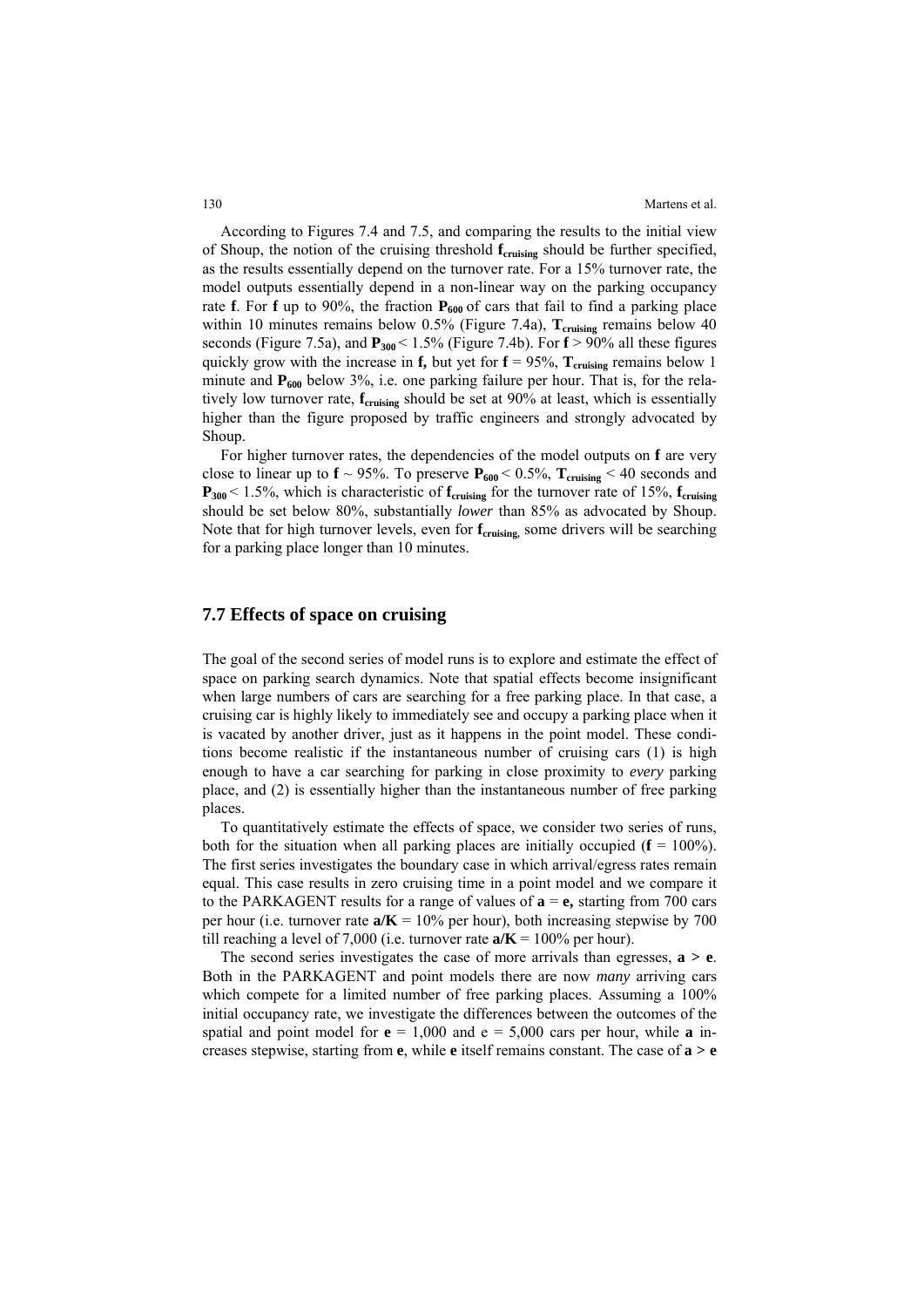demands time to stabilize, and we add a 30 minute period of initial stabilization (i.e. a period three times longer than the maximal search time) before recording the model outcomes.

# *7.7.1 Equal arrival and egress rates*

Figures 7.6 and 7.7 show the dependence of the percentages of cars searching for parking longer than a specified time, the share of cars parking without cruising (P<sub>0</sub>), the average search time for cars that find a parking place after cruising (T<sub>cruis-</sub> **ing**), and the share of cars which are in search more than 150, 300, and 600 seconds  $P_{150}$ ,  $P_{300}$ , and  $P_{600}$ .



**Fig. 7.6** Share of cars parking without cruising ( $\mathbf{P}_0$ ) and average cruising time in seconds ( $\mathbf{T}_{\text{cruis}}$ **ing**) as dependent on the average turnover rate.



**Fig. 7.7** Share of cars that search for more than 150, 300, and 600 seconds before finding a parking place (**P150**, **P300** and **P600)**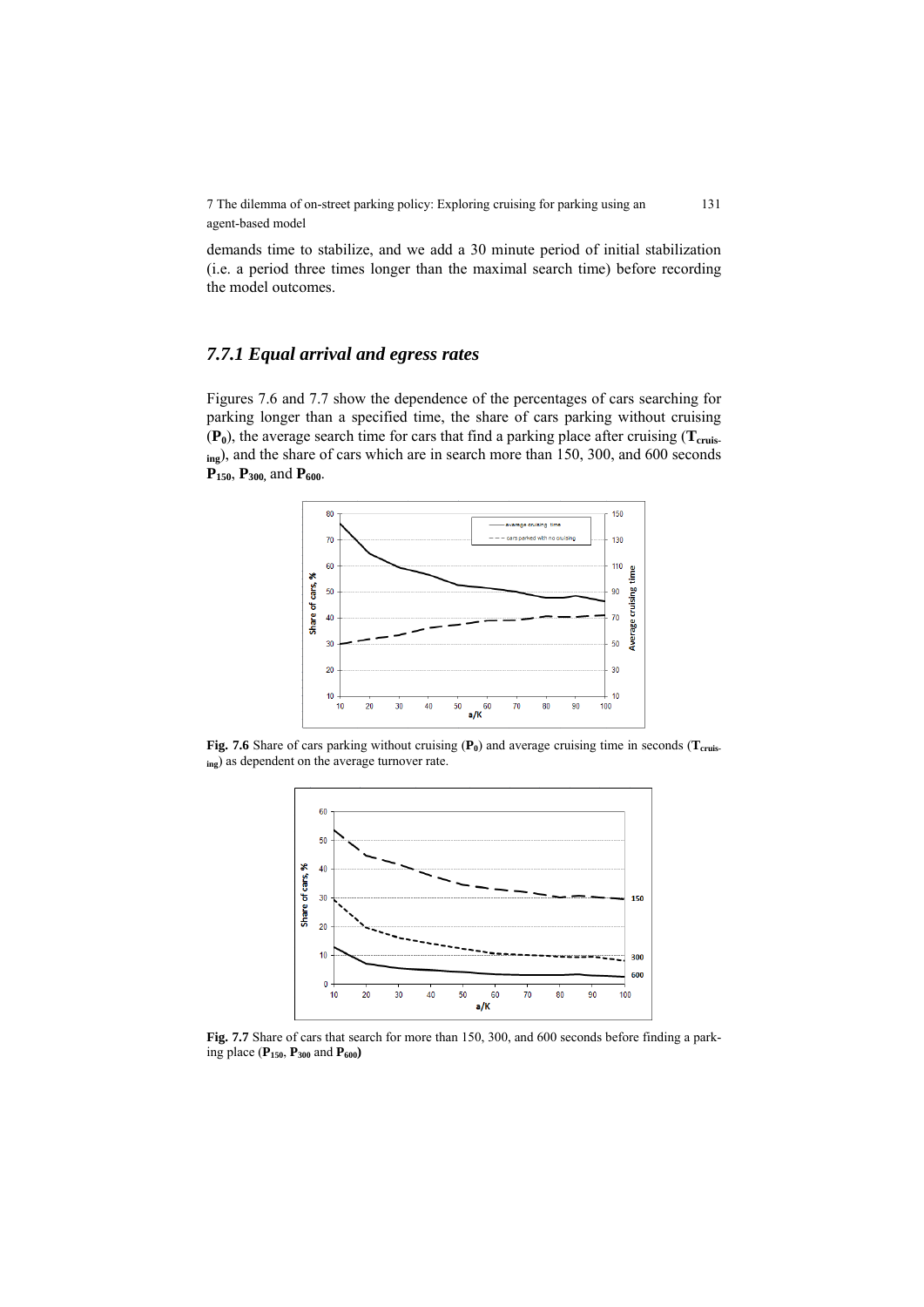The results presented in Figures 7.6 and 7.7 confirm the necessity of a spatial view when constructing a model of parking and cruising. Remember that in a point model of this scenario, all cars find a parking place immediately after entering the system, i.e. average search time is zero, there are no free parking places, and none of the cars is searching. The spatial model demonstrates that this is never so in the real-world, and stresses the importance of the turnover rate. Low turnover rates of 10-20% result in a less than 35% chance to park on the way to the destination and a more than 2-minute average cruising time as a result (Figure 7.6). The chance of parking failure is close to 10%, while about 25% of all cars search for parking for more than 5 minutes (Figure 7.7).

A high turnover rate (90% - 100%) is better for the driver: the chance to park on the way to the destination increases, average cruising time goes down, and the chance of parking failure decreases to less than 5%. However, even for a 100% turnover rate, the estimates of all the parameters are significantly far from "zeros", as characteristic of the point model.

#### *7.7.2 When the point approximation becomes sufficient?*

The goal of the third series of model runs is to verify qualitatively the outcomes of the PARKAGENT and point models in case **a > e**, when searching cars accumulate and the conditions of "close to point" dynamics become realistic for the spatial model.

The runs of the first series of this kind start with an initial occupancy rate of 100% and  $\mathbf{a} = \mathbf{e} = 1,000$  cars/hour (implying a 15% turnover rate). Then we increase **a** by 500 cars/hour, going up to **a** = 4,000 cars/hour. The runs of the second series starts with  $\mathbf{a} = \mathbf{e} = 5{,}000$  (implying a 70% turnover rate) and **a** goes up by 500 to **a** = 8,000. Note, that under these circumstances the turnover rate is determined by the egress rate and remains 15% in the first series and 70% in the second series of runs. Note also, that in these runs we compare the *search time* obtained in the point model to the entire search time **Tsearch** in the PARKAGENT model. The search time elapses from the moment the car enters the model environment (and not, as the cruising time, from the moment the car passes the destination) and includes driving towards the destination.

Figures 7.8 and 7.9 present the standard output of the PARKAGENT model together with the estimates obtained with the point model.

As should be expected and can be seen in Figures 7.8 and 7.9, average search time, the number of cruising cars and the chance of failure are higher in PARK-AGENT than in the point model. However, the differences between both models become insignificant when the arrival rate exceeds the egress rate by  $\sim$ 10% (i.e.  $a/e > 1.10$ ).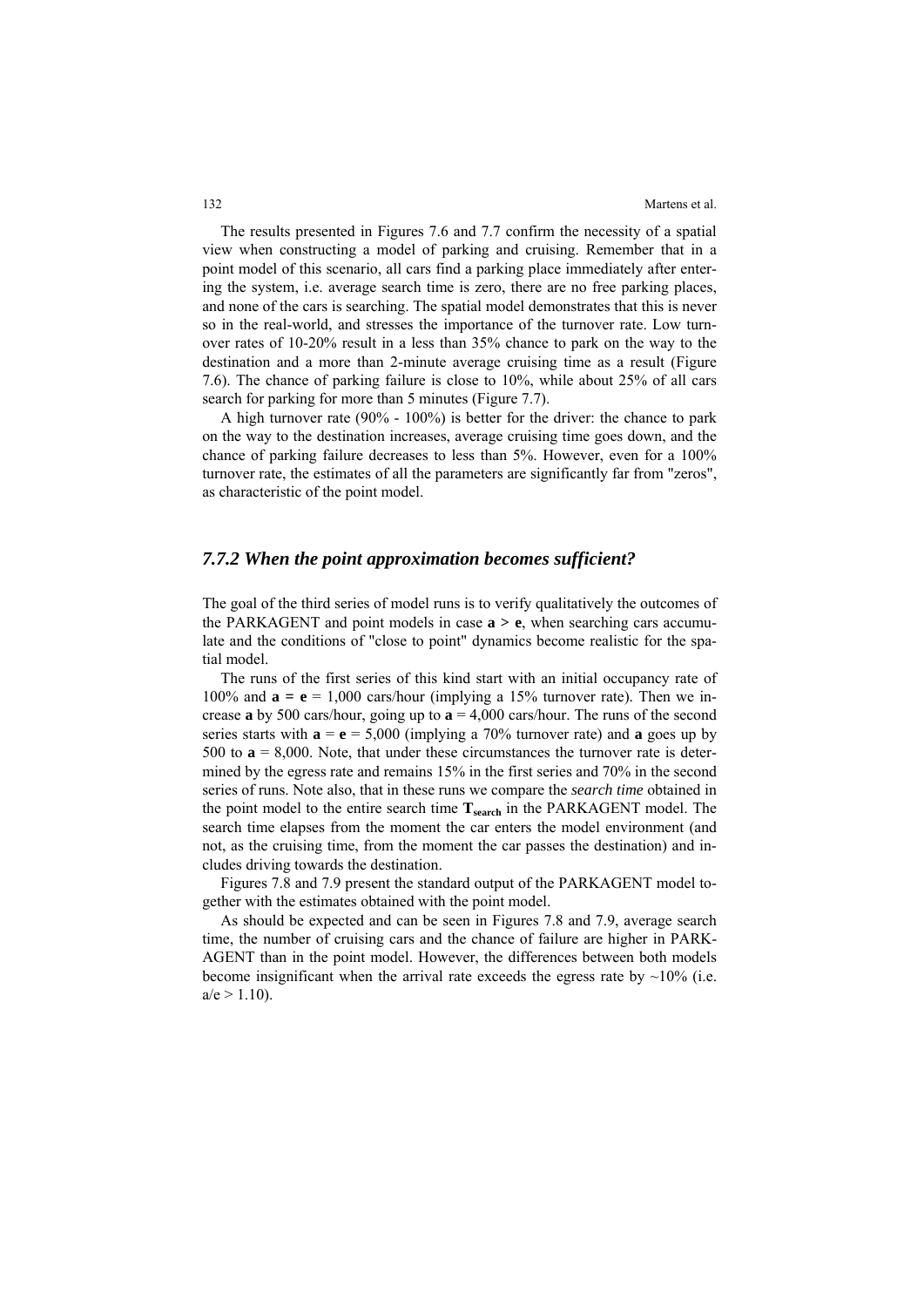

**Fig. 7.8** Share of cars parking without cruising  $(P_0)$  and average search time (**T**<sub>search</sub>): (a)  $e =$ 1,000 cars/hour,  $\mathbf{a} = 1,000 \div 4000$  cars/hour, (b)  $\mathbf{e} = 5,000$ ,  $\mathbf{a} = 5,000 \div 8,000$  cars/hour.



**Fig. 7.9** Share of cars that search for parking longer than 300 and 600 seconds ( $\mathbf{P}_{300}$  and  $\mathbf{P}_{600}$ ): (a) **e** = 1000 cars/hour, **a** = 1000  $\div$  4000 cars/hour, (b) **e** = 5,000, **a** = 5000  $\div$  8000 cars/hour.

## **7.8 Conclusions**

Despite the fact that we are only in the beginning of exploring the cruising for parking phenomenon, several preliminary conclusions can already be drawn.

First, the findings so far show that for low levels of parking turnover (at around 15% per hour), the cruising threshold (i.e. parking occupancy level) can be increased from the value of 85%, as advocated by Shoup, to about 90% or even 95%. However, for high levels of parking turnover (more than 50% per hour) the notion of cruising threshold does not work. Under such circumstances, the average cruising time and the share of long searchers (more than 300 seconds) increases almost linearly to the increase in the occupancy level. Even for a parking occupancy level of 80%, the majority of drivers have to cruise in order to find a free parking place and some of the drivers will fail to find a parking place within 10 minutes of search time. This suggests that policy makers, especially those respon-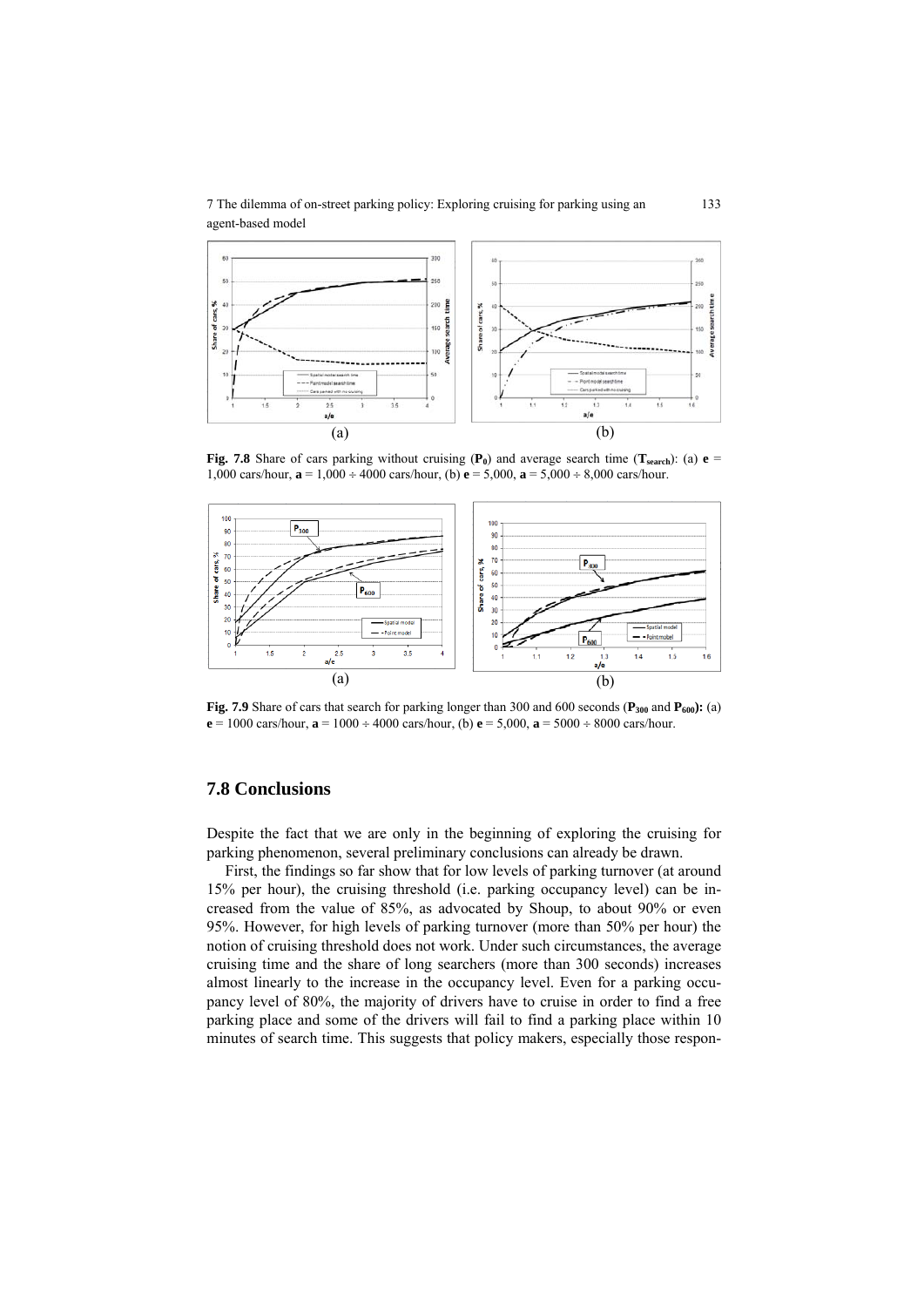sible for parking areas with high levels of parking turnover, will be faced with a policy dilemma. Either, they have to be moderate in terms of parking fees and accept high occupancy rates and the related cruising for parking among a substantial share of drivers. Or they will have to set relatively high prices for on-street parking to force parkers to off-street parking facilities, so that the average occupancy rate will fall well below 80% and cruising is largely avoided. The former option will inevitably lead to complaints from drivers about a lack of parking places. The latter option, however, would lead to complaints about overpricing of on-street parking places. After all, in this case, more than 2 out of 10 parking places will be free on average, which makes it practically impossible for policy makers to make a case for high parking fees.

Second, the explorations presented in the paper suggest that spatial effects are unimportant for understanding the cruising phenomenon in a situation when the ratio between arrival and egress rates is above ~1.1. This may occur, for instance, in cases of major events like a soccer game or a rock concert, or, more commonly, in the evening hours in high density cities when residents search for overnight parking (as discussed in Benenson et al. 2008). When such a high (temporary) shortage of on-street parking occurs, many cars are continuously searching for parking in an area, and, consequently, will virtually always occupy a parking place directly after it is being vacated. This happens when the arrival rate is essentially higher than the egress rate and does not depend on the level of parking turnover. In other words, in such circumstances, parking search may be described with a simple mathematical model.

The question remains which of these findings hold true in the real-world, when parking space is heterogeneous (e.g. when parking fees differ between streets or streets differ in terms of parking permissions), destinations are not uniformly distributed over space (e.g. attractions are strongly clustered within a larger area or off-street parking facilities are scarce), and drivers behave heterogeneously (e.g. differ in terms of their willingness to search for on-street parking). It seems likely that an explicit spatial view of parking is necessary in these cases, even under the circumstances of a strong (temporary) imbalance between demand and supply for on-street parking facilities and high parking turnover levels.

The PARKAGENT model is not only a suitable tool to explore these theoretical issues, but can also support decision-makers to set policies that reduce cruising for parking as much as possible.

#### **References**

- Anderson, S. P. & de Palma, A. (2004). The economics of pricing parking. *Journal of Urban Economics*, 55(1), 1-20
- Arnott, R. (2006). Spatial competition between parking garages and downtown parking policy. *Transport Policy - Special Issue on Parking*, 13(6), 458-469

Arnott, R.& Inci, E. (2006). An integrated model of downtown parking and traffic congestion. *Journal of Urban Economics*, 60(3), 418-442